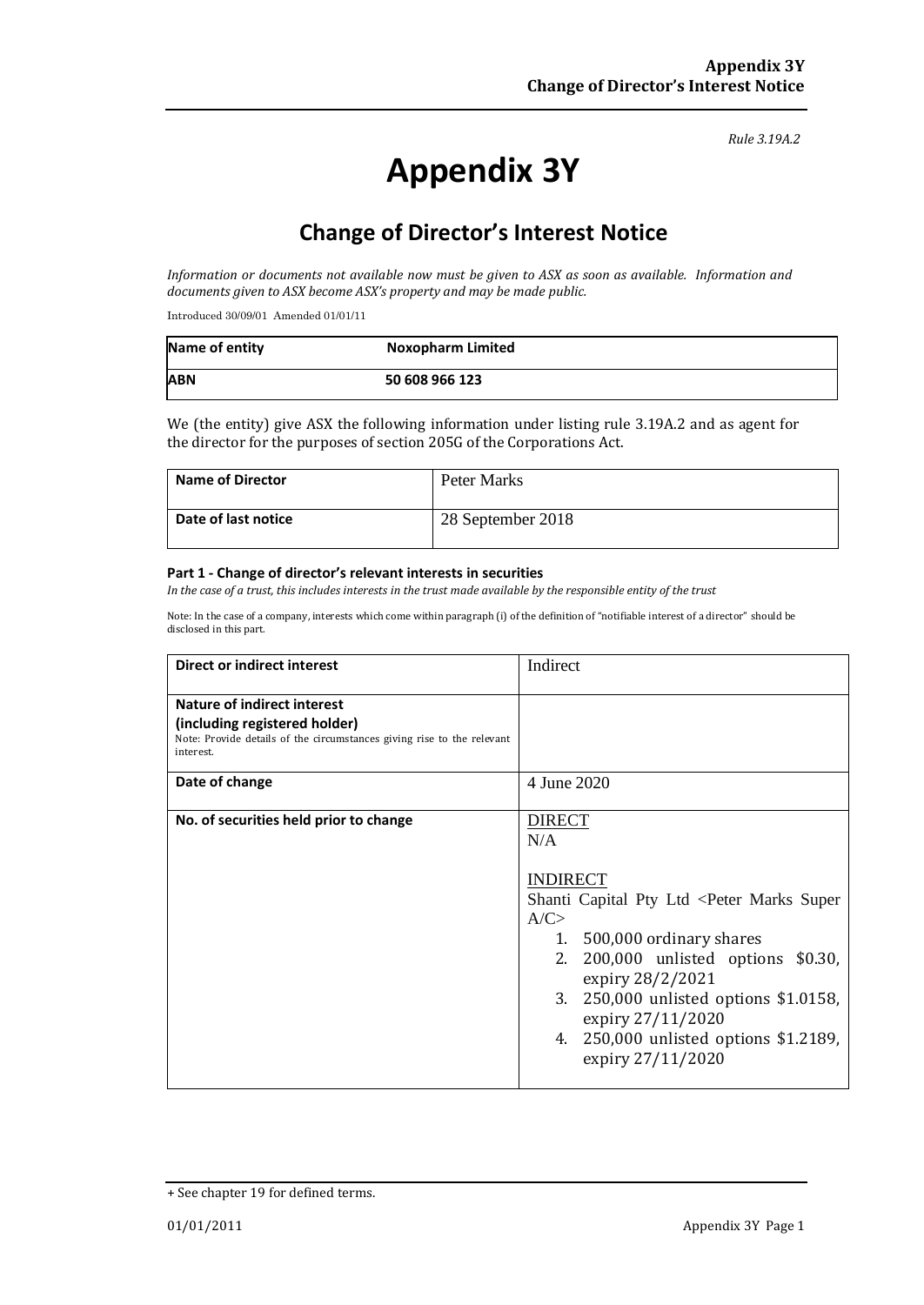| <b>Class</b>                                                                                                                                                            | 3. unlisted options \$1.0158, expiry<br>27/11/2020<br>4. unlisted options \$1.2189, expiry<br>27/11/2020                                                                                                                                                                                                                                  |
|-------------------------------------------------------------------------------------------------------------------------------------------------------------------------|-------------------------------------------------------------------------------------------------------------------------------------------------------------------------------------------------------------------------------------------------------------------------------------------------------------------------------------------|
| <b>Number acquired</b>                                                                                                                                                  | N/A                                                                                                                                                                                                                                                                                                                                       |
| <b>Number disposed</b>                                                                                                                                                  | N/A                                                                                                                                                                                                                                                                                                                                       |
| <b>Value/Consideration</b><br>Note: If consideration is non-cash, provide details and estimated<br>valuation                                                            | N/A                                                                                                                                                                                                                                                                                                                                       |
| No. of securities held after change                                                                                                                                     | <b>DIRECT</b><br>N/A                                                                                                                                                                                                                                                                                                                      |
|                                                                                                                                                                         | <b>INDIRECT</b><br>Shanti Capital Pty Ltd <peter marks="" super<br="">A/C<br/>1. 500,000 ordinary shares<br/>200,000 unlisted options \$0.30,<br/>2.<br/>expiry 28/2/2021<br/>250,000<br/>3.<br/>unlisted<br/>options<br/>\$0.996271, expiry 27/11/2020<br/>4. 250,000<br/>unlisted<br/>options<br/>\$1.199371, expiry 27/11/2020</peter> |
| Nature of change<br>Example: on-market trade, off-market trade, exercise of options, issue of<br>securities under dividend reinvestment plan, participation in buy-back | No change in security numbers. As<br>announced on 28 May 2020, further to<br>Listing Rule 6.22.2, the exercise price of<br>some options held has changed as follows:<br>3. \$1.0158 to \$0.996271<br>4. \$1.2189 to \$1.199371                                                                                                            |

<sup>+</sup> See chapter 19 for defined terms.